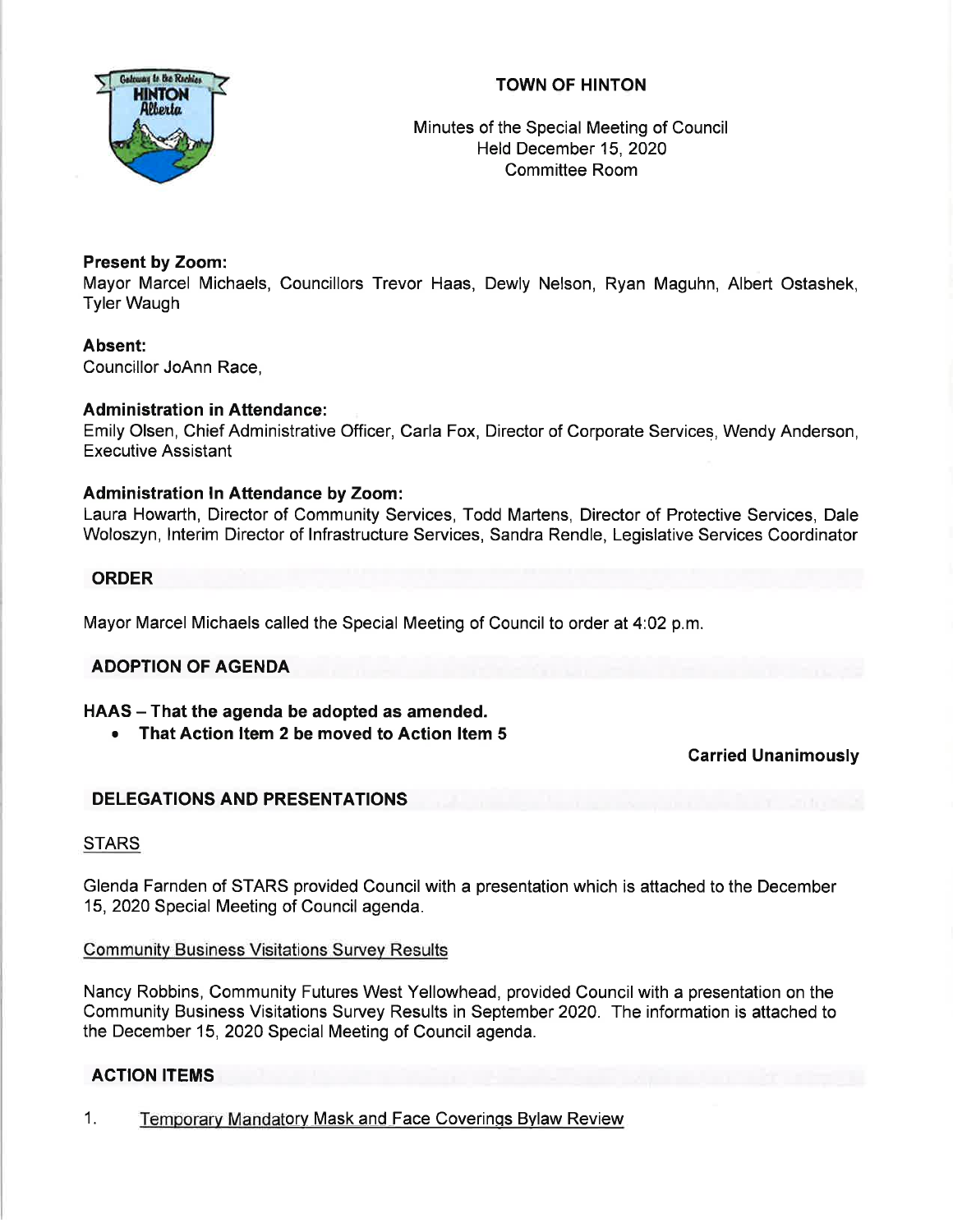Town of Hinton Special Meeting of Council Minutes-December 15,2020 Page  $|2$ 

# 2. Sewer Rate Bvlaw #858-18

| NELSON - That Council give Sewer Rate Bylaw #858-18 First Reading.                                                                                                      | <b>Carried Unanimously</b>                                                            |
|-------------------------------------------------------------------------------------------------------------------------------------------------------------------------|---------------------------------------------------------------------------------------|
| HAAS - That Council give Sewer Rate Bylaw #858-18 Second Reading.                                                                                                       | <b>Carried Unanimously</b>                                                            |
| 3.<br>Water rate Bylaw #859-24                                                                                                                                          |                                                                                       |
| NELSON - That Council give Water Rate Bylaw #859-24 First Reading.                                                                                                      | <b>Carried Unanimously</b>                                                            |
| MAGUHN - That Council give Water Rate Bylaw #859-24 Second Reading.                                                                                                     | <b>Carried Unanimously</b>                                                            |
| Waste Rate Bylaw #933-5<br>4.                                                                                                                                           |                                                                                       |
| NELSON - That Council give Waste Rate Bylaw #933-5 First Reading.                                                                                                       | <b>Carried Unanimously</b>                                                            |
| NELSON - That Council give Waste Rate Bylaw #933-5 Second Reading.                                                                                                      | <b>Carried Unanimously</b>                                                            |
| 2021 Operating Budget and Three-Year Plan and 2021 Capital Budget and Five-Year Plan<br>5.                                                                              |                                                                                       |
| MAGUHN - That the 2009 Ford Escape 4X4 Unit 215 replacement be delayed until the 2022 Capital<br>Budget.                                                                |                                                                                       |
|                                                                                                                                                                         | <b>Carried Unanimously</b>                                                            |
| A break was called at 5:44 p.m.; the meeting resumed at 5:54 p.m.                                                                                                       |                                                                                       |
| MAGUHN - That the Mayor and Council operating budget for 2021 be changed to reflect a total                                                                             |                                                                                       |
| of \$330,069.                                                                                                                                                           | <b>Carried Unanimously</b>                                                            |
| MAGUHN - That the operational expenditures under Salaries, Wages and Benefits reflected on<br>Page 30 of 166 for 2021 be changed to reflect a total of \$11,620,180.93. |                                                                                       |
|                                                                                                                                                                         | <b>Defeated 2-4</b><br>For Maguhn, Nelson<br>Against: Haas, Waugh, Michaels, Ostashek |
| NELSON - To remove the hanging basket program from the 2021 draft 2 budget.<br><b>Carried Unanimously</b>                                                               |                                                                                       |
| NELSON - That the non-union wage increase be brought to Council as a Request for Decision<br>no later than February 28, 2021.                                           |                                                                                       |
|                                                                                                                                                                         | <b>Carried Unanimously</b>                                                            |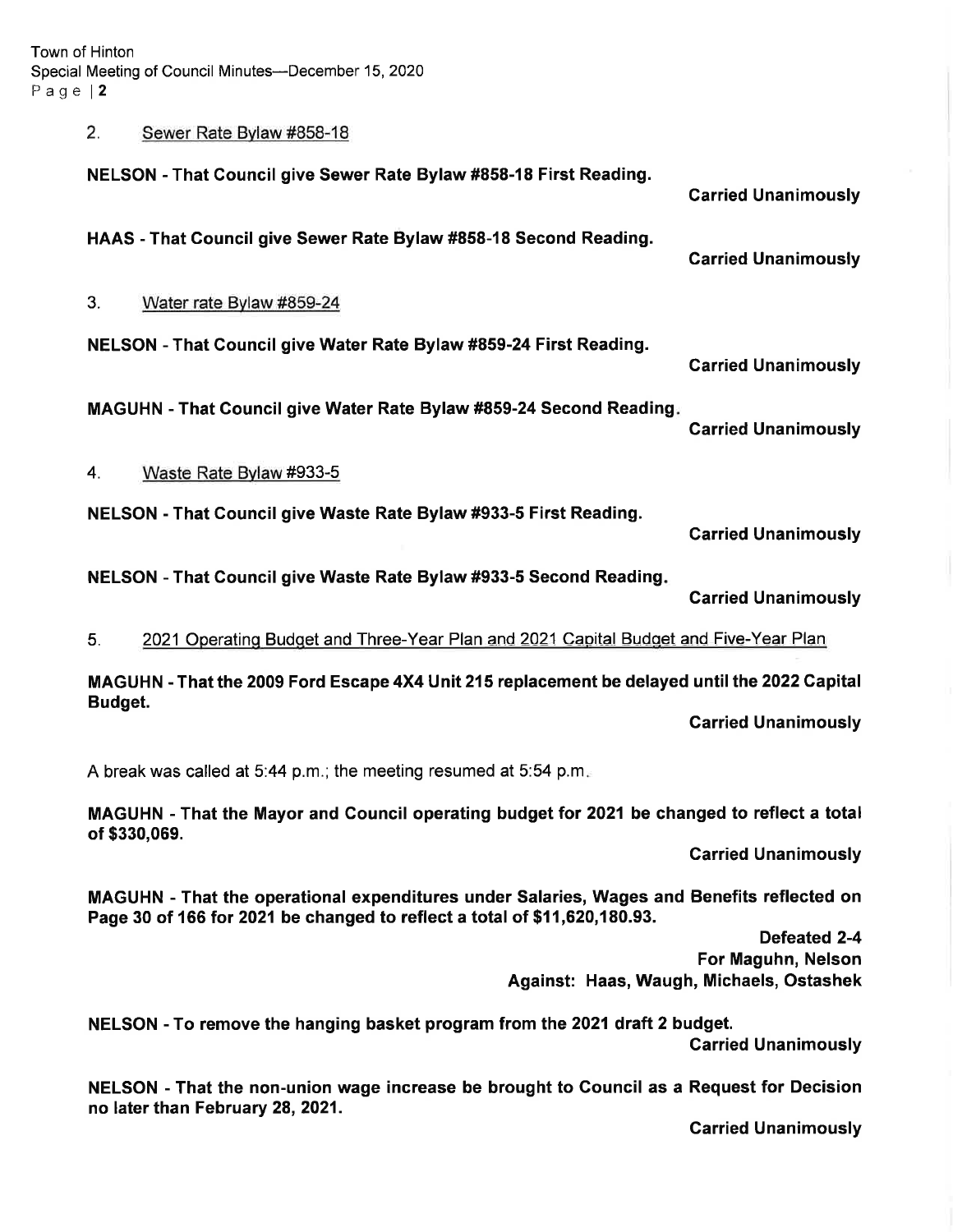Town of Hinton Special Meeting of Council Minutes-December 15, 2020 Page | 3

> NELSON - That the Asset Management Planning project come to Gouncil for a Request for Decision around project and scope.

> > Garried Unanimously

NELSON - Move that the Landscape, Design and Construction Standards come as a Request for Decision.

> Defeated 3-3 For: Nelson, Michaels, Maguhn Against: Haas Waugh, Ostashek

NELSON - Move that \$100,000 of transfers to reserves be decreased to coincide with the street sign project being budgeted for \$100,000 more in the 2020 budget than the project requires.

> Defeated 2-4 For: Maguhn, Nelson Against: Haas, Waugh, Michaels, Ostashek

A break was called at 7:29 p.m.; the meeting resumed at 7:35 p.m.

MAGUHN - Move that Council direct Administration to reduce the approved annual contribution to the Recreation Facility Construction Reserve by \$t 20,000 for the 2021 budget year.

> Carried 4-2 For: Haas, Maguhn, Michaels, Ostashek Against: Nelson, Waugh

HASS - to extend past four hours.

Carried Unanimously

NELSON - Move that Administration provide a brief report for information on the residential bins, the funding of the light rehabs from the ATE reserve, and the server replacement by January 30, 2021.

Garried Unanimously

HAAS - That Council approve the use of the excess funds from the 2020 Operating Budget due to the Municipal Operating Support Transfer (MOST) Program Funding into the Emergency Response Reserve.

Carried Unanimously

MAGUHN - That Council approves the use of \$500,000 of the Emergency Response Reserve to offset future year operational cost increases, of which \$200,000 to be used in each 2021 and 2022, and \$100,000 to be used in 2023 with the intention of minimizing taxation impacts on business and residents.

Garried Unanimously

OSTASHEK - That Council approves \$169,060 to be included in Gouncil and Public Relations Operating Project budget tor 2021, and it's use to be determined by Council at a future meeting, and funded from the Emergency Response Reserve.

Carried Unanimously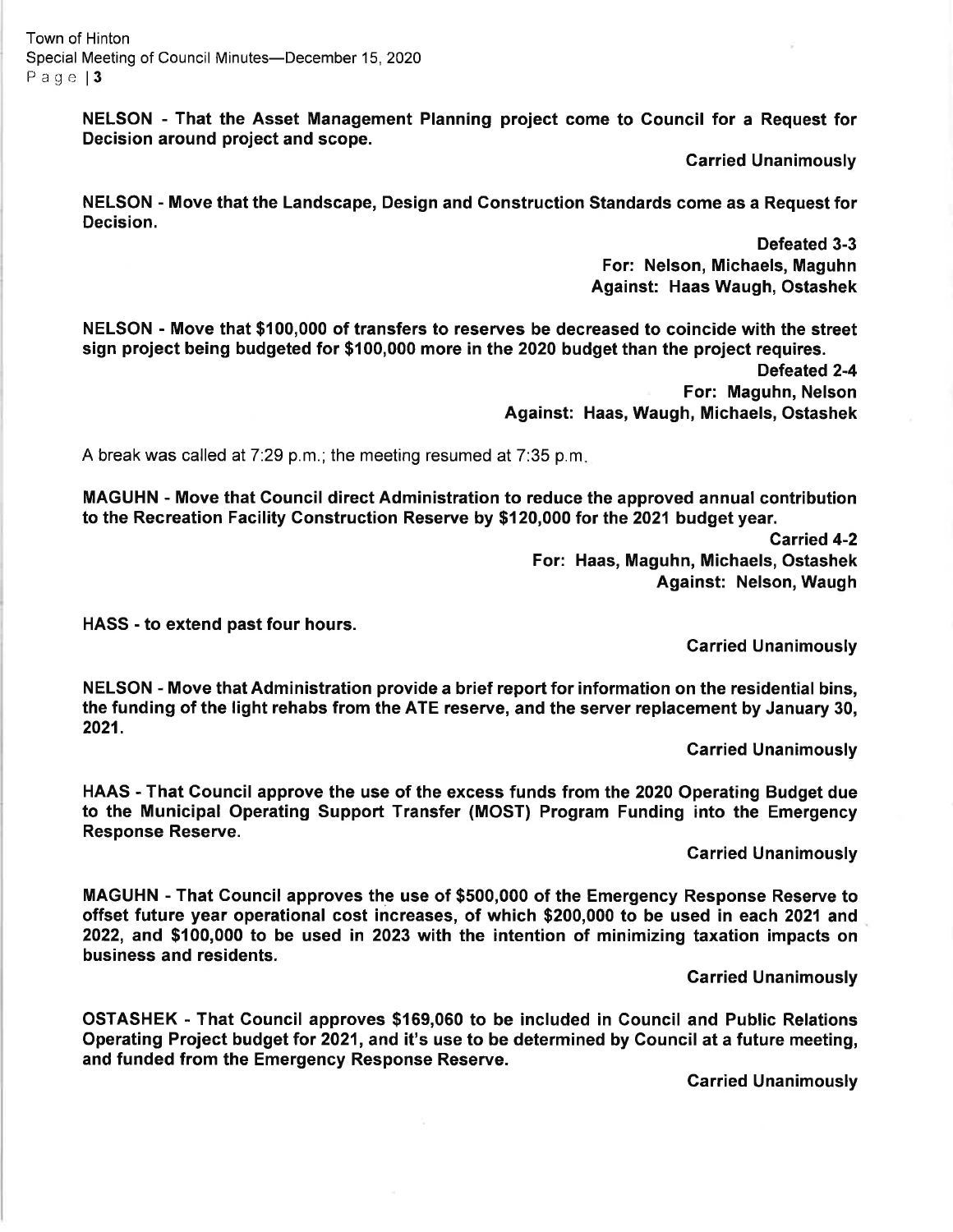Town of Hinton Special Meeting of Council Minutes-December 15, 2020 Page l4

> MAGUHN - That Gouncil approves in the 2021 Budget a \$30,800 amount to support the Chamber of Gommerce additional funding request to be funded from the Emergency Response Reserye. Garried Unanimously

> HAAS - That Gouncil approve of an application to the Government of Alberta for a Municipal lntern for the 2021122 year from the lnternship Program funded by grants and contributions from the Town as presented in the 2021 and 2022 budget.

> NELSON - Amendment: And that an information item be presented to Council by the end of January 2021.

> > Carried 5-1 For: Waugh, Maguhn, Michaels, Ostashek, Nelson Against: Haas

HAAS - That Gouncil approve of an application to the Government of Alberta for a Municipal <sup>f</sup>ntern for the 2021122 year from the lnternship Program funded by grants and contributions from the Town as presented in the 2021 and 2022 budget and that an information item be presented to Council by the end of January 2021.

Garried Unanimously

#### OSTASHEK:

That Council approve the 2021 Gapital Budget of \$8,680,712 and the 2021-25 Five-Year Gapital Plan as amended.

Garried Unanimously

HAAS:

That Council approve the 2021 Operating Budget of \$28,731,699 and the 2021-2023 Three-Year Operating Plan as amended.

#### MAGUHN - Move to Split the motion

A break was called at 9:11 p.m.; the meeting resumed at 9:18 p.m

HAAS - That Council approve the 2021Operating Budget of \$28,731,699 as amended.

Carried 5-1 For: Haas, Waugh, Maguhn, Michaels, Ostashek Against: Nelson

HAAS - That Council approve the 2021-2023 Three-Year Operating Plan as amended. Defeated Unanimously

OSTASHEK - That Gouncil direct Administration to bring the 2021-2023 Three-Year Operating Plan to a future Standing Committee meeting for discussion.

Carried Unanimously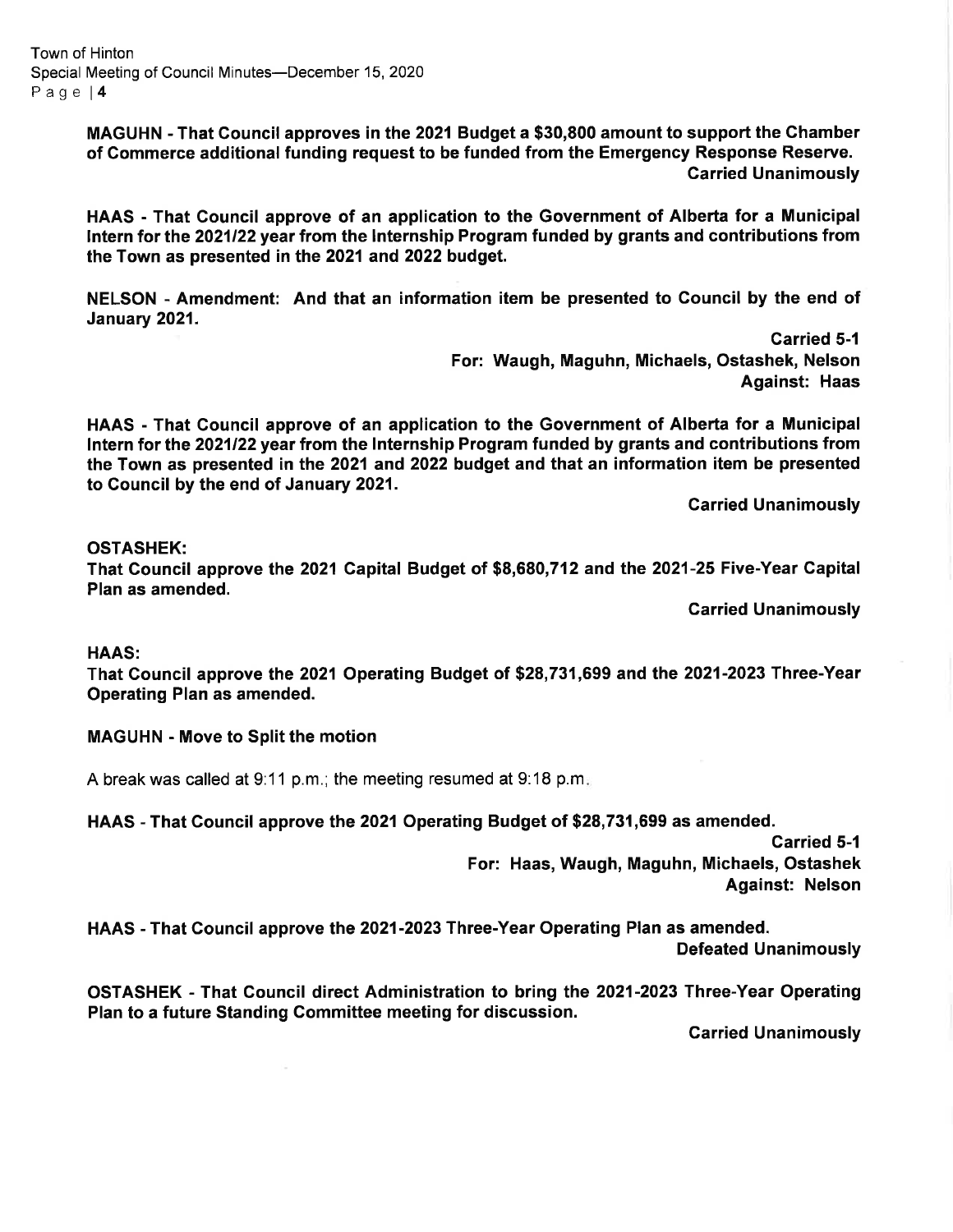Town of Hinton Special Meeting of Council Minutes--December 15, 2020 Page | 5

# ADJOURNMENT

HAAS - That the Special Meeting of Council adjourn at 9:42 p.m.

Garried Unanimously

Mayor

Legislative Service Coordinator